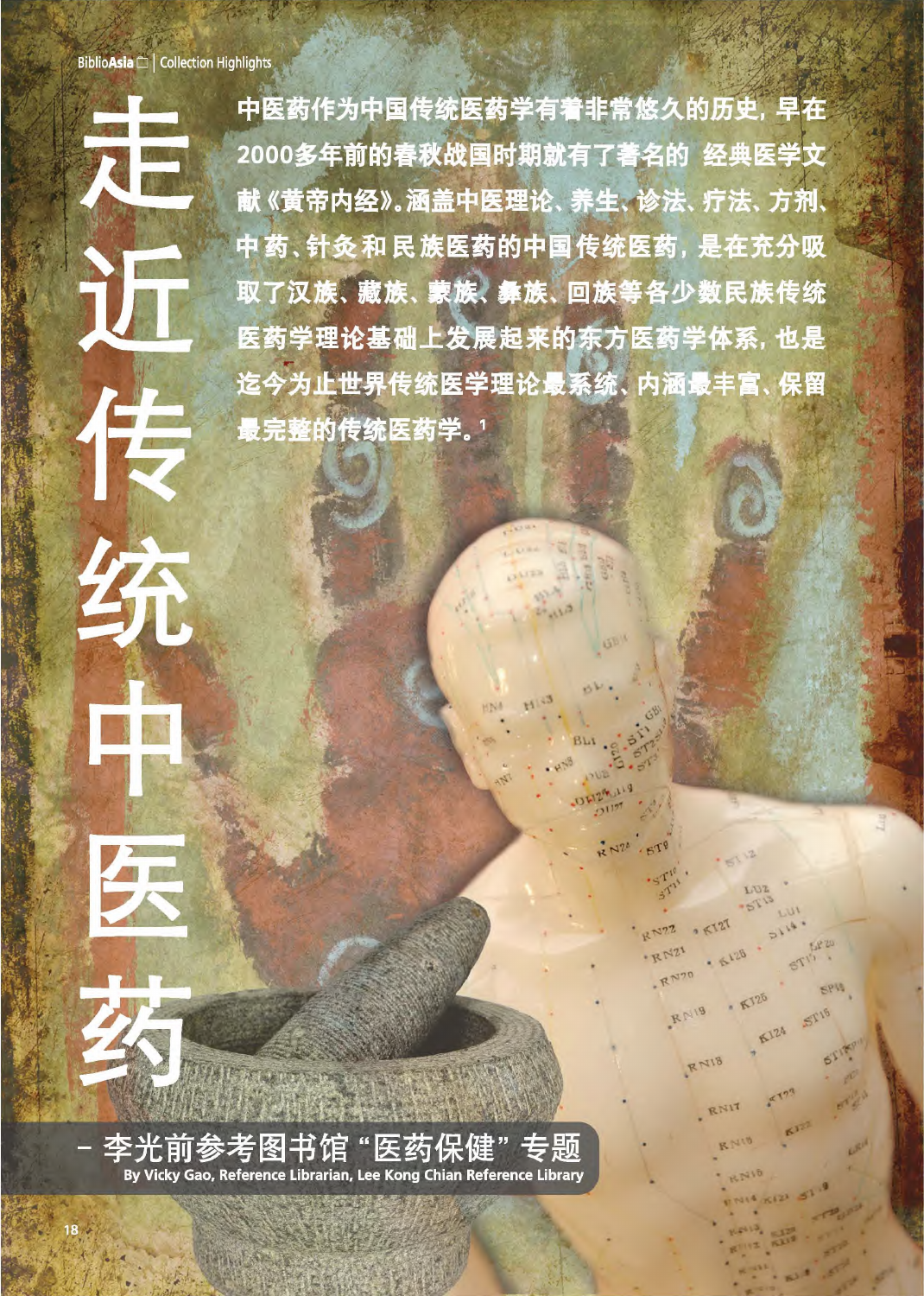近年来,随著世界范围内人口结构趋向老年化,回归目然。 重视传统医药已经成为新趋势, 世界卫生组织IWHOP在 《传统医药全球原略 2002-2005》 的报告中建议各国政府 开展对传统医药的规范化管理, 促进传统医药的合理使用, 保护历史遗产及传统文化。3

作为中年民族的优秀传统文化, 中国政府非常重视保护和 总是中医药事业, 2003年4月7日, 中国总理温家宝签署国 务院令, 亚式施布了《中华人民共和国中医药条例》, 为中 医药在中国的发展提供了政策上的保障。

#### $P = 25.32$ in  $P = 100$

根据史书记载, 新 加您早在来佛士登 随之前已是一个商 超往来的港口, 朋 代邦和下西洋时也 从东南亚带回乳香. 没药 血竭 檀香, 丁香,胡椒毒药材, 显示了中草药及贸 最在东南亚有着悠 久的历史。



 $\begin{split} &\frac{1}{2} \left( \frac{1}{4} \right)^{2} \left( 0.6 \right) \left( 0.0 \right)^{2} \left( 0.0 \right)^{-1} \\ &\left( \frac{1}{2} \right)^{2} \left( 1 \right) \left( 0.0 \right)^{-2} \\ &\left( 0.0 \right)^{-1} \left( 2.0 \right)^{-1} \end{split}$ 

7819年新加坡开埠以来, 许多华人从中国南来煤生, 他 们"入乡随俗"的同时,也把家乡的习俗带入异乡。在当 **时, 资苦劳工常用针灸疗法和中享药治疗膀腿疼痛和跌 打损伤。** 

早期中医师行医比较集 中的地点是免费施医赔 高, 按弱济贫的慈善机 构, 最有代表性的是到立 开1867年的同院医院, 它 是新加坡历史景导的中 医院, 也是新加坡中医 药历史的见证,



由于政治经济、历 史与地腥环境的 关系, 经基础民地 M代, 日治时期 到新加坡的独立 建国, 新加坡始终 以西方的文化为 **生流, 医疗卫生主** 要是西医和西药, 中医药则处于主 流医疗机构之外。



几十年来, 推动新加坡中医药发展的主要动力来自民间大众 的需求和中医药团体和组织 成立于1946年的新加坡中医 师公会以及它属下的中华医院、中医学院、中华医药研究院 初中华计员研究院四大机构, 本着取之社会, 用之社会的符 **神, 半个多世纪以来, 在限务社群, 弘扬中医药文化, 宣传中** 医药和培养中医药人才等方面发酵了重要的作用。"

远年来, 生命科学受到重视, 中医药界与西医界, 科学界 的合作日益增多, 促进相关学科的相互渗透, 中医药在辅 助治疗方面也扮演着越来越重要的辅助作用,为此,新加 坡政府也开始重新检讨中医药政策, 并在中医药的立法 与培训方面取得了奖谑性进展:

- 2000年11月14日, 新加坡国会通过了《中医师法案》 建立中医师(包括针灸师在)注册制度,标志者中医师行 医的法定地位得到正式认可。
- 2002年1月1日起, 只有在中医管理委员会注册的 针灸师才有资格在针灸领域合法行医。
- 2003年5月, 政府颁布指导原则, 允许中医诊所将 接诊的非典疑似病人转往政府指定的非典点医院 就诊, 这是新加坡政府首次允许政府医院接收中 医师精诊的病人, 也是政府在防治疾病工作中营 次強情中医药团体为合作伙伴。
- 2004年1月1日起, 只有在中医管理委员会注册的 中医师才有资格在中医全科领域台法行医。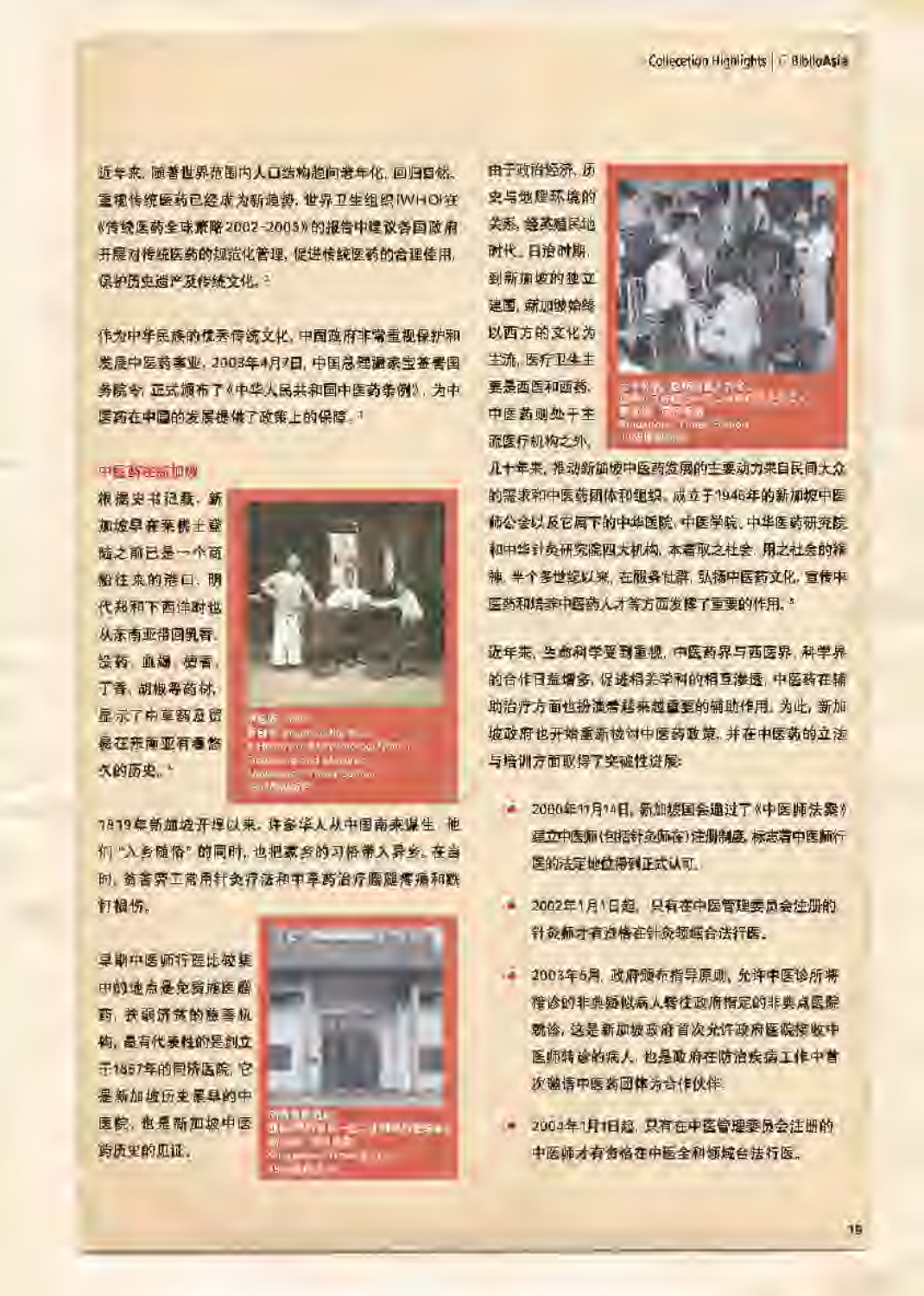

what 中西界出体一致, 推动本会五十年来公务发展的第一个里程碑。

~ 3 × 网络距离 ~ 有二十倍M 历史学位). 17 AM - 同语话稿: Indubate: Times Edition. 1987Jl&*Wi*lfi.

- 2005年, 新加坡南洋理工大学率先推出了"生物医药科 学和传统中药" 双学士学位课程, 受到市场欢迎, 在最 近的2006年招生中, 有711名学生争夺60个学额。
- 2006年3月28日

新加坡中医管理委员会推出"中医执业者道德准则 及道德指导原则", 进一步规范新加坡3000多名注 册中医师和针灸师更明确的的行医准则, 提升本地 注册中医师针灸师的专业水平和形象, 推动中医进 一步专业化。

- 2006年5月新加坡中医学院首次为西医开办以 実语授课的针灸培训课程,获得热烈响应,这 些接受针灸培训的西医医生一旦顺利通过英语 针灸统一考试并注册针灸师,将能在西医诊所 为病人施针治疗, 为中西医台壁, 在中西交汇的 新加坡探索传统中医学走进西医诊所,迈出了 重要的一步。
- 2006年6月6日北京同仁堂在亚历山大医院开设中 医专科医疗保健中心, 创立于公元1669年, 历经八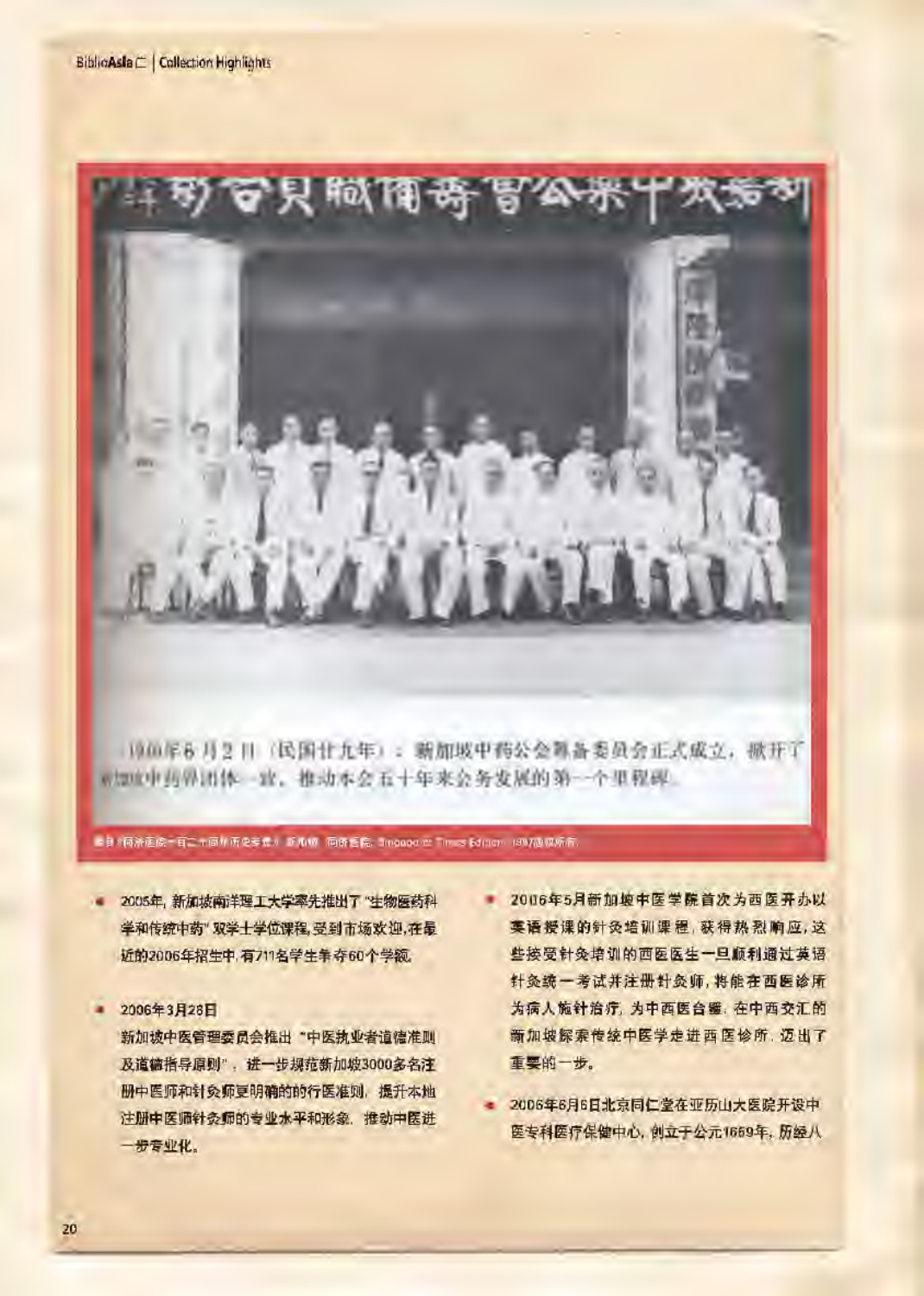代皇帝教定供奉帝宫御药房用药, 独办官药达188 每之久的中国著名老字号走进了新加坡西医院。

# (C) + 新加拿新國河目高业新國信息库Factiva.com, **|此者可在才le轴表媒体克脑上使用高数据库。**

到目前为止, 新加坡本地主要医院如新加坡国立大学医院、 陈鸢生医院、莱佛士医院、樟直综合医院和亚历山大医院 都聘有中医师在院内驻诊, 新加坡中医治病种类也相当广 泛, 包括高血压, 心脑血管病、糖尿病, 高血脂症, 类风湿 性关节炎、中风后遗症、胃肠疾病、风湿疼痛、颈椎病 皮 肤病等, 求诊者除华人外, 也包括印质人, 马来人和外国人, 中医药的影响超越了圆糖, 宗教和种族的界限, 成为人类 共同的财富。

# \*\*M#7f~:j:!m~~"~~§."~M

来到位于九楼书墙的 "医药保健" 专题, 你会感受到浓浓。 的中医药文化氛围,作为一门古老而神奇的学科,大多 数人都不曾真正地认识它, 为了帮助读者了解到真实的 中医药的理论,深索中医药的更祕,李光前参考图书馆中 文馆履部门在2005年7月冠入新館大廈第9层时, 特别设 立了"医药保健"专题,专题以中医药书籍为主, 现代医 学书籍为辅,馆藏发展致力于理论联系实际,强调临床 买用价值。

#### $-$

现有书籍1300余册, 涵盖中医内科学, 中医妇科学, 中医 儿科学、中医五官科、中医外科学、中医老年病学、中医息 症学 中医诊断学 中医养生康复学 中药药剂与胞剥学 中医骨伤椎拿,方剂学和针灸学等。

## **主要参考书目有:**

- 成书于春秋战国时期,为 中华民族传统医学理论体系 的奠基之作的 《黄帝内经》
- 被誉为 东方药学巨典" 明代李时珍所撰的《本草 **绝目》**
- 被古今医家奉为中医的经 典 汉代张仲旻考述的 《金匮要略》
- 获得中国国家中医药管理 局中医药基础研究奖的 《近代中医珍本集》
- 全面地反映了邓铁涛学术 思想的 《邓铁涛医集》
- 对中医临床有较高的参考 价值的《证**治**准绳》
- 2000余名专家 教授临床 第一手资料的大型医学工 早书《临床病案专家手记》
- 300余中医药学专家提供资料, 历时10余年编表的 大型工具书《中国医等大辞典》
- **收录中国30位医家、集成30册医学全书的《明清名** 医全书大成》
- 规模宏大、中国中医药出版杜推出的《中华经典医书》





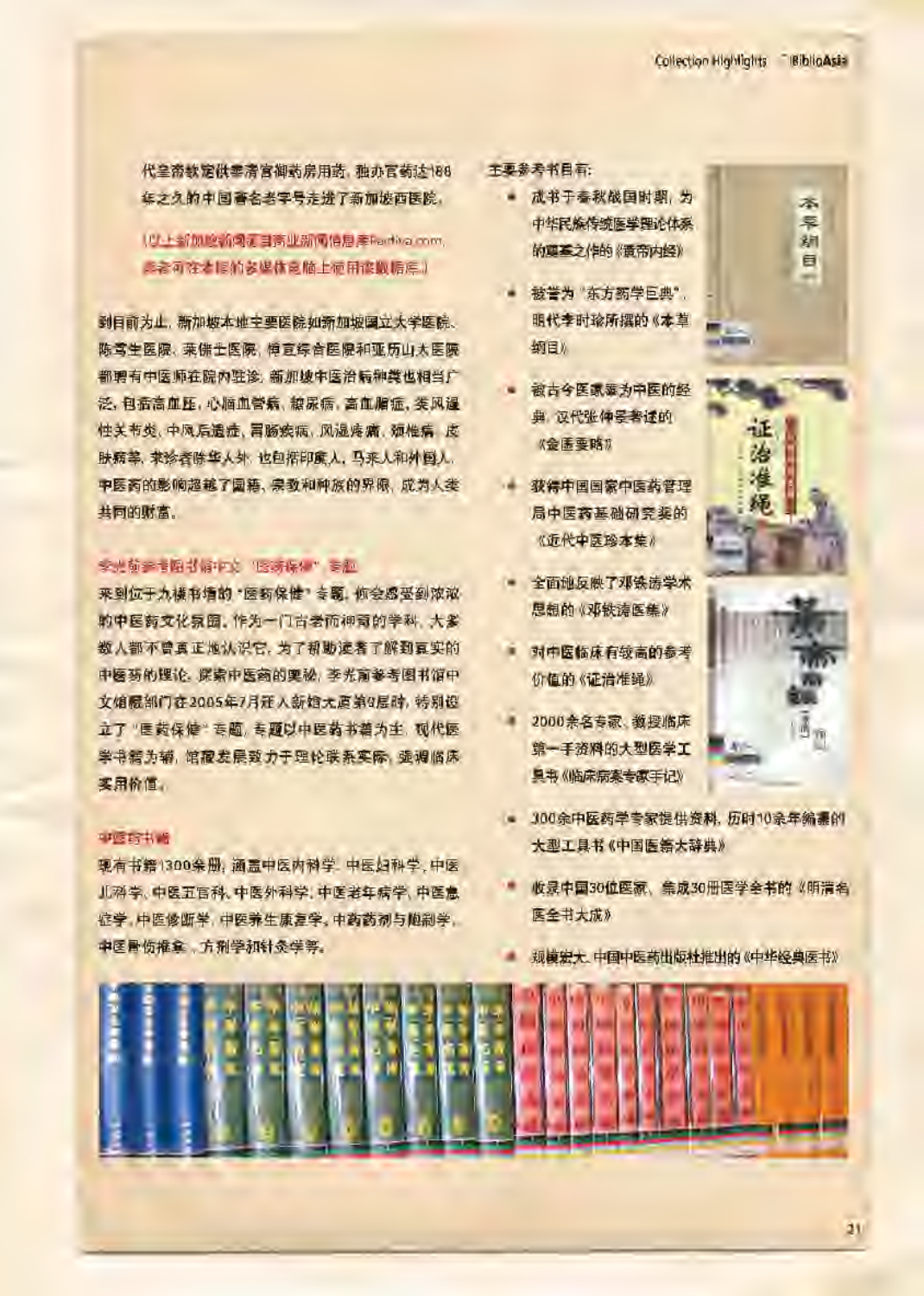- 中国第一部以"一物一名"为规范的全国中药材正 名汉拉英对照词典 《中药材正名词典》
- 黄龙祥主编的《中国针灸穴位通鉴》,《中国针灸 病灸法请鉴》和《中国针灸证治通鉴》
- 100多位作者编撰, 审定配有形象直观的药物标本 彩色插图的《中国本草彩色图鉴》
- **被列为中国重点图书、蜚声海内外近30年的巨著** 《中药大辞典》
- 由中国数十位中医药学博士后、博士、硕士历时 5年编写的《中医辞海》
- 狭中国国家中医药管理局基础研究一等奖、将历代 中医药着作中的方剂进行整理、研究、编纂而成的 方剂学大型工具书的《中医方剂大辞典》
- + 获中国全国第五届图书奖荣誉奖的《中华本草》
- 对仲景方药作了大量的基础和应用研究的《仲景方 标研究应用》
- 由台湾中医师公会全国联合会17名专家编著的中英 对照《中西医病名对照大辞典》

#### $•  $E = 1071$$

拥有专业医学期刊14种, 包括中国国家中医药管理局主管 的国家级综合性学术期刊和中国中医药核心期刊如《新 中医》, 《实用医学杂志》, 《中华中医药杂志》, 《中华老 年医学杂志》,《糖尿病新世界》,《中国民族民间医药杂 志》、《中国民族医药杂志》、《华夏医学》、《中医杂志》、 《中国针灸》和《中国中医药信息杂志》等。内容既有专业 的理论 又有丰富的临床医疗姿例。



## ■子会()

通过李光丽参考图书馆的多媒体电脑,读者可以检索下 到中文数据库:

## この原中原語刊生交数提案

| n                    | antique participants in the first                                                |
|----------------------|----------------------------------------------------------------------------------|
| $\frac{1}{\sqrt{2}}$ | <b>GALLAGE AVENUE</b>                                                            |
|                      |                                                                                  |
| $-1 - 1$             | $-1$ = $1$ = $1$ + $1$ = $-1$ = $-1$<br>and will be the sea constraint and great |
|                      |                                                                                  |
|                      | $1 - 1 - 1 - 1$                                                                  |
|                      | and the company's stated and a                                                   |
|                      |                                                                                  |
|                      | <b>CARD COMPANY COMPANY</b>                                                      |
| $\alpha$             | programmer adds of security<br><b>COLUMN TWO REPORTS</b><br>d'estat i ci         |
| 10.00                | Links & look &<br><b>MELLINE</b>                                                 |
| HE.                  | <b>CONTRACTOR</b>                                                                |
|                      |                                                                                  |

注: 语库包含电子医学期刊如《上海中唇药杂志》, 《世 界骨伤杂志》, 中医正骨), 《中医药学报》 (中国中西医 !i!ift~~», «~~~iffi~!i!ift'~~~~», «~~~~~ 同医商架志》 《中国射吸》 《中西医第合心疏血管病器 去》 《北京中医药大学学报/中医临床版/》,《南京中医药 **大学学报(自然科学版)》,《无话中医学院学报》, 《天话** 中医药》。《广州中医苏大学学报》《新中医》,《浙江中医 商大學学报》, 《现代中医药》, 《现代中西医鉴合杂志》 辱60多种杂志。

# 中国身侧行-中国医疗健康库

 $\cdots$  $\sim$   $\sim$  $"$   $"$   $"$   $"$ I ;l:Mtljjl l 'I'I!I"'Fjlll I ti: H I '1 J£f' I' j!g"f5tA"a~jlh:t~ff~.eDU!litm04\*-} **lilling and a factory of the light** l iE . المسلم الأنوني المنافسة الأمريكي في بعد أنّها الأمريكيّة.<br>المسلمان gester material a 

主: 中国资讯行 (China Infobank) 的 "中国医疗足痛库" 收录 了中国一百多种专业和普及性医药报刊的资料, 向用户提供 中国医疗科研, 新医药, 专业医院, 知名医生, 病理健康流讯。

# **IP # &**

在过去的一年里,我们欣喜地看到, 新加坡在推进中医药 规范化和专业化进程方面迈出了新的一步。历经半个多世